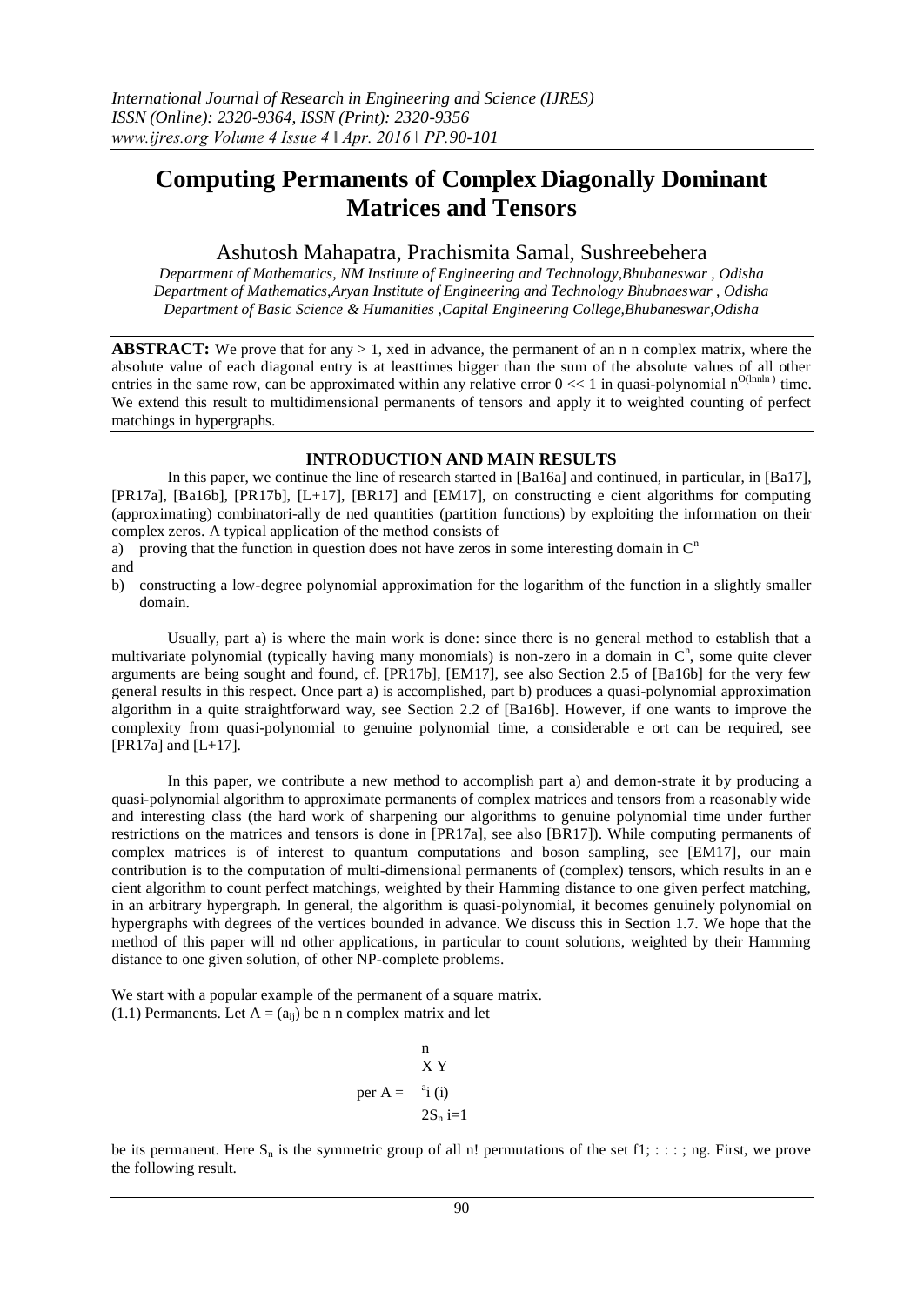(1.2) Theorem. Let A be n n complex matrix such that

n X  $ja_{ii}$  < 1 for  $i = 1$ ; : : : : n:  $j=1$ 

Then

 $per(I + A)$  6= 0;

where I is the n n identity matrix.

In [Br59], Brenner obtains a family of inequalities satis ed by (determinantal) minors of a diagonally dominant matrix, mentions as a corollary (Corollary 5 from [Br59]), that the determinant of such a matrix is necessarily non-zero, and con-cludes the paper with the following sentence: \The referee remarked that since the permanent of matrix can be expanded by minors, corresponding theorems holds for permanents." The permanental version of Corollary 5 of [Br59] is equivalent to our Theorem 1.2.

In this paper, we provide a di erent proof of Theorem 1.2, which easily extends to multi-dimensional permanents of tensors (Theorem 1.5 below) and, more, gen-erally, can be useful for establishing a zero-free region for an arbitrary multi-a ne polynomial.

We also note that A is Hermitian then  $I + A$ , being a diagonally dominant matrix, is necessarily positive de nite and hence  $per(I + A)$  is positive real [MN62].

Let A be a matrix satisfying the conditions of Theorem 1.2. Then we can choose a continuous branch of the function A 7! In per $(I + A)$ . Applying the methods developed in [Ba16b] and [Ba17], we obtain the following result.

(1.3) Theorem. Let us x a real  $0 \ll 1$ . Then for any positive integer n and for any  $0 \ll 1$  there exists a polynomial  $p(A) = p_{n}: (A)$  in the entries of an n -n complex matrix A such that deg  $p = O (ln n \ \ ln)$  and

jln per $(I + A)$  p(A)j

provided  $A = (a_{ii})$  is a complex n n matrix such that

n X jaijj < for i = 1; : : : ; n:  $j=1$ 

Moreover, given ; n and , the polynomial  $p_{;n}$ ; can be computed in  $n^{O(\text{lnn} n)}$  (the implied constant in the \O" notation depends only on ).

We note that the value of j per( $I + A$ )j for a matrix A satisfying the conditions of Theorem 1.3 can vary in an exponentially wide range in n, even when A is required to have zero diagonal: choosing A to be blockdiagonal with 2 2 blocks

> 0 a ; b 0

we can make j per(I + A)j as large as  $(1 + \lambda)^{bn=2c}$  and as small as  $(1^2)^{bn=2c}$ . If  $B = (b_{ij})$  is a strongly diagonally dominant complex matrix such that

| X | jb <sub>ij</sub> j |
|---|--------------------|
|---|--------------------|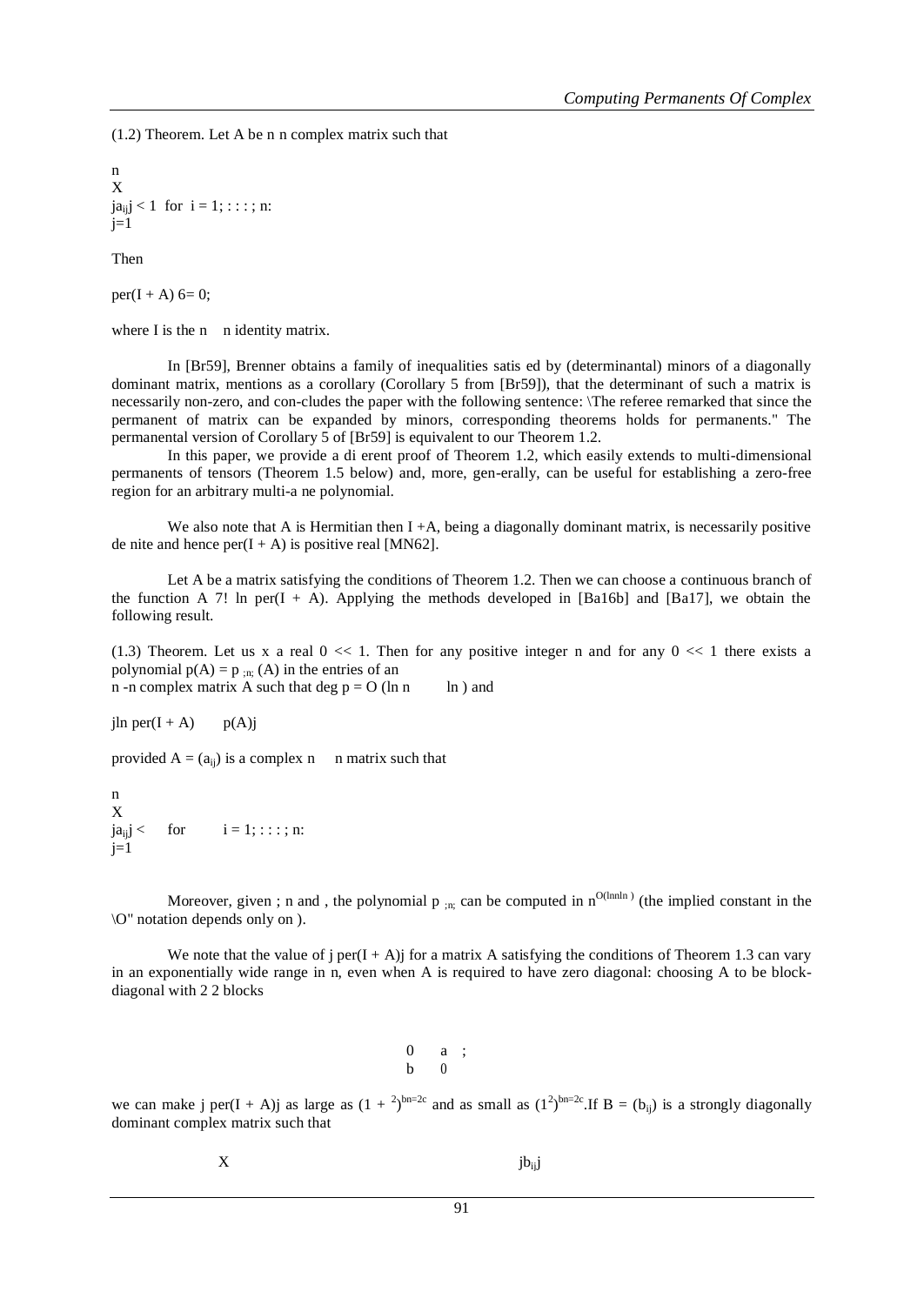| jb <sub>ii</sub> j<br>$\overline{j}$ : $\overline{j}$ 6=i |                           |                                                                                                   | for $i = 1; \dots; n$ |
|-----------------------------------------------------------|---------------------------|---------------------------------------------------------------------------------------------------|-----------------------|
| then                                                      | $\mathbf{i}^{\mathbf{Y}}$ |                                                                                                   |                       |
| $per B =$                                                 |                           | $\begin{aligned}\n\text{n} & \text{b}_{\text{ii}}^{\text{!}} \text{ per C;} \\ =1\n\end{aligned}$ |                       |

where  $C = (c_{ii})$  is obtained from B by a row scaling

$$
c_{ij} = b_{ii}
$$
 for all i; j:

We have  $C = I + A$ , where A satis es the conditions of Theorem 1.3. Hence our algorithm can be applied to approximate the permanents of complex strongly diagonally dominant matrices.

If the matrix A in Theorem 1.3 is Hermitian, then  $I + A$ , being diagonally domi-nant, is positive de nite. A polynomial time algorithm approximating permanents of n n positive semide nite matrices within a simply exponential factor of  $c^n$  (with c 4:84) is constructed in [A+17]. Other interesting classes of complex matrices where e cient permanent approximation algorithms are known are some random matrices [EM17] and matrices not very far from the matrix lled with 1s [Ba17]. Famously, there is a randomized polynomial time algorithm to approximate per A if A is non-negative real [J+04]. The best known deterministic polynomial time algorithm approximates the permanent of an n n non-negative real matrix within an exponential factor of  $2<sup>n</sup>$  and is conjectured to approximate it within a factor of  $2^{n=2}$  [GS14].

(1.4) Multidimensional permanents. For d 2, let  $A = (a_{i1::id})$  be a cubical  $n :: n$  array (tensor) of complex numbers (so that for  $d = 2$  we obtain an n n square matrix). We de ne the permanent of A by

|           |          | n                        |
|-----------|----------|--------------------------|
|           |          |                          |
|           | $PERA =$ | $a_{i_2(i)} \cdots a(i)$ |
| $.2S$ i-1 |          |                          |

 $_{2}$ ;::: ;  $_{d}2S_{n}$  i=1

Clearly, our de nition agrees with that of Section 1.1 for the permanent of a matrix. Just as the permanent of a matrix counts perfect matchings in the underlying weighted bipartite graph, the permanent of a tensor counts perfect matchings in the underlying weighted d-partite hypergraph, see, for example, Section 4.4 of [Ba16b]. We de ne the diagonal of a tensor A as the set of entries  $fa_i$ ;  $i = 1$ ; : : : ; ng. We prove the following extension of Theorem 1.2.

(1.5) Theorem. Let A =  $(a_{i1::id})$  be a d-dimensional n : : : n complex tensor with such that

X  $ja_{ii2...id} j < 1$  for  $i = 1; ...; n$ : 1  $i_2$ ;::: ; $i_d$  n

Then

 $PER(I + A) 6 = 0;$ 

where I is the d-dimensional  $n : \cdot :$  n tensor with diagonal entries equal to 1 and all other entries equal to 0.

Similarly to Theorem 1.3, we deduce from Theorem 1.5 the following result:

(1.6) Theorem. Let us x a positive integer d 2 and a real  $0 \ll 1$ . Then for any positive integer n and any  $0 \ll 1$ there exists a polynomial  $p(A) = p_{d; m}$ ; (A)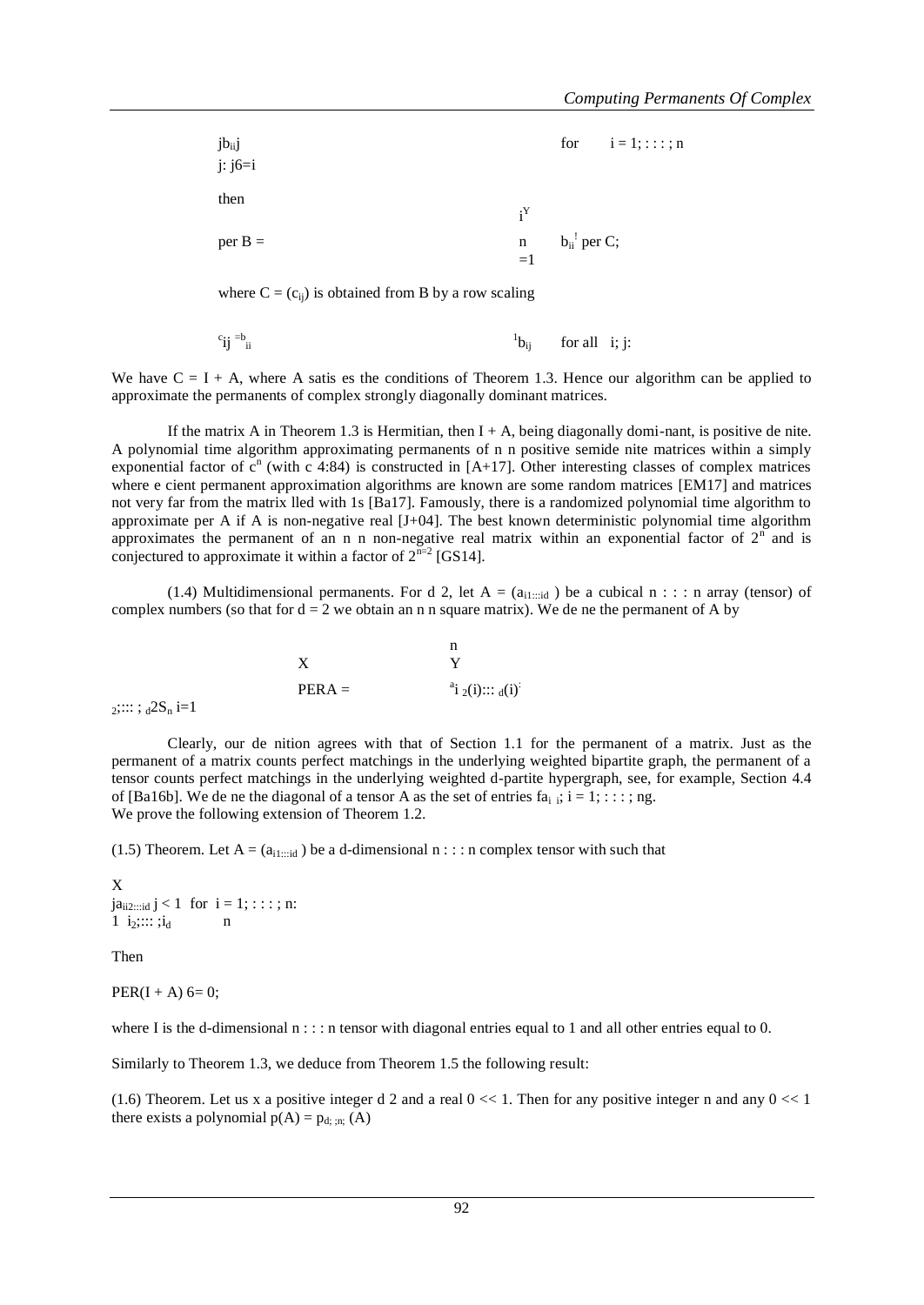in the entries of a d-dimensional  $n$ : : : n tensor A such that deg  $p = O$  (ln n ln) and

jln PER(I + A)  $p(A)$ j for any d-dimensional n : : : n tensor A such that  $1$  i<sub>2</sub> X d  $j^a$ ii<sub>2</sub>:::i<sub>d</sub><sup>j<</sup> for  $i = 1$ ; : : : ; n: ;::: ;i n

Moreover, given d, , n and , the polynomial  $p_{d; m}$  can be computed in  $n^O d;^{(Innln)}$  time (so that the implied constant in the \O" notation depends only on d and ).

(1.7) Weighted counting of perfect matchings in hypergraphs. We de-scribe an application of Theorem 1.6 to weighted counting of perfect matchings in hypergraphs, cf. [BR17]. Let H be a d-partite hypergraph with set V of nd vertices equally split among d pairwise disjoint parts V<sub>1</sub>; : : : ; V<sub>d</sub> such that V = V<sub>1</sub> [: : : [V<sub>d</sub>. The set E of edges of H consists of some d-subsets of V containing exactly one vertex from each part V<sub>i</sub>. We number the vertices in each part  $V_i$  by 1; :: :; n and encode H by a d-dimensional tensor  $A = (a_{i1::id})$ , where

if  $fi_1$ ; : : : ;  $i_d$ g 2 E;  $a$ i $1$ :::i $d =$ otherwise.

A perfect matching in H is a collection of n edges containing each vertex exactly once. As is known, for d 3 it is an NP-complete problem to determine whether a given d-partite hypergraph contains a perfect matching. Suppose, however, that we are given one perfect matching  $M_0$  in H. Without loss of generality we assume that  $M_0$  consists of the edges  $(1; \ldots; 1), (2; \ldots; 2); \ldots; (n; \ldots; n)$ . For a perfect matching M in H, let dist(M;  $M_0$ ) be the number of edges in which M and  $M_0$  di er (the Hamming distance between M and  $M_0$ ). Let us choose  $a > 0$ . It is not hard to see that

(1.7.1) 
$$
PER I + \n2
$$
  $(A I) = \n\begin{cases} \nX & \text{dist}(M;M_0) \\
\text{dist}(M;M_0) & \text{dist}(M;M_0) \\
\text{dist}(M;M_0) & \text{dist}(M;M_0) \\
\text{dist}(M;M_0) & \text{dist}(M;M_0) \\
\text{dist}(M;M_0) & \text{dist}(M;M_0) \\
\text{dist}(M;M_0) & \text{dist}(M;M_0) \\
\text{dist}(M;M_0) & \text{dist}(M;M_0) \\
\text{dist}(M;M_0) & \text{dist}(M;M_0) \\
\text{dist}(M;M_0) & \text{dist}(M;M_0) \\
\text{dist}(M;M_0) & \text{dist}(M;M_0) \\
\text{dist}(M;M_0) & \text{dist}(M;M_0) \\
\text{dist}(M;M_0) & \text{dist}(M;M_0) \\
\text{dist}(M;M_0) & \text{dist}(M;M_0) \\
\text{dist}(M;M_0) & \text{dist}(M;M_0) \\
\text{dist}(M;M_0) & \text{dist}(M;M_0) \\
\text{dist}(M;M_0) & \text{dist}(M;M_0) \\
\text{dist}(M;M_0) & \text{dist}(M;M_0) \\
\text{dist}(M;M_0) & \text{dist}(M;M_0) \\
\text{dist}(M;M_0) & \text{dist}(M;M_0) \\
\text{dist}(M;M_0) & \text{dist}(M;M_0) \\
\text{dist}(M;M_0) & \text{dist}(M;M_0) \\
\text{dist}(M;M_0) & \text{dist}(M;M_0) \\
\text{dist}(M;M_0) & \text{dist}(M;M_0) \\
\text{dist}(M;M_0) & \text{dist}(M;M_0) \\
\text{dist}(M;M_0) & \text{dist}(M;M_0) \\
\text{dist}(M;M_0) & \text{dist}(M;M_0) \\
\text{dist}(M;M_0) & \text{dist}(M;M_0) \\
\text{dist}(M;M_0) & \text{dist}(M;M_0) \\
\text{dist}(M;M_0) &$ 

where the sum is taken over all perfect matchings M in H. Let us assume now that each vertex of the part  $V_1$  is contained in at most edges of H. It follows from Theorem 1.6 that (1.7.1) can be e ciently approximated for any , xed in advance, provided r

 $\,<$  $\frac{1}{1}$ :

This is<sub>p</sub>an improvement compared to [BR17] where we could only a ord =  $O(1-d)$  and also required the degree of every vertex of H not to exceed .

As is discussed in [BR17], see also [PR17a], for any , xed in advance, we obtain a polynomial time algorithm approximating (1.7.1).

Generally, knowing one solution in an NP-complete problem does not help one to nd out if there are other solutions. Our result shows that some statistics over the set of all solutions can still be computed e ciently.

We prove Theorems 1.2 and 1.5 in Section 2 and deduce Theorems 1.3 and 1.6 from them in Section 3.

2. Proofs of Theorems 1.2 and 1.5

We start with a simple lemma.

```
(2.1) Lemma. Let us x = 1; \cdots;<sub>n</sub>2C. Then for anyz<sub>1</sub>; \cdots; z<sub>n</sub>2Cthere exist
z; :: :; z 2 C such that
1\qquad\qquad n
```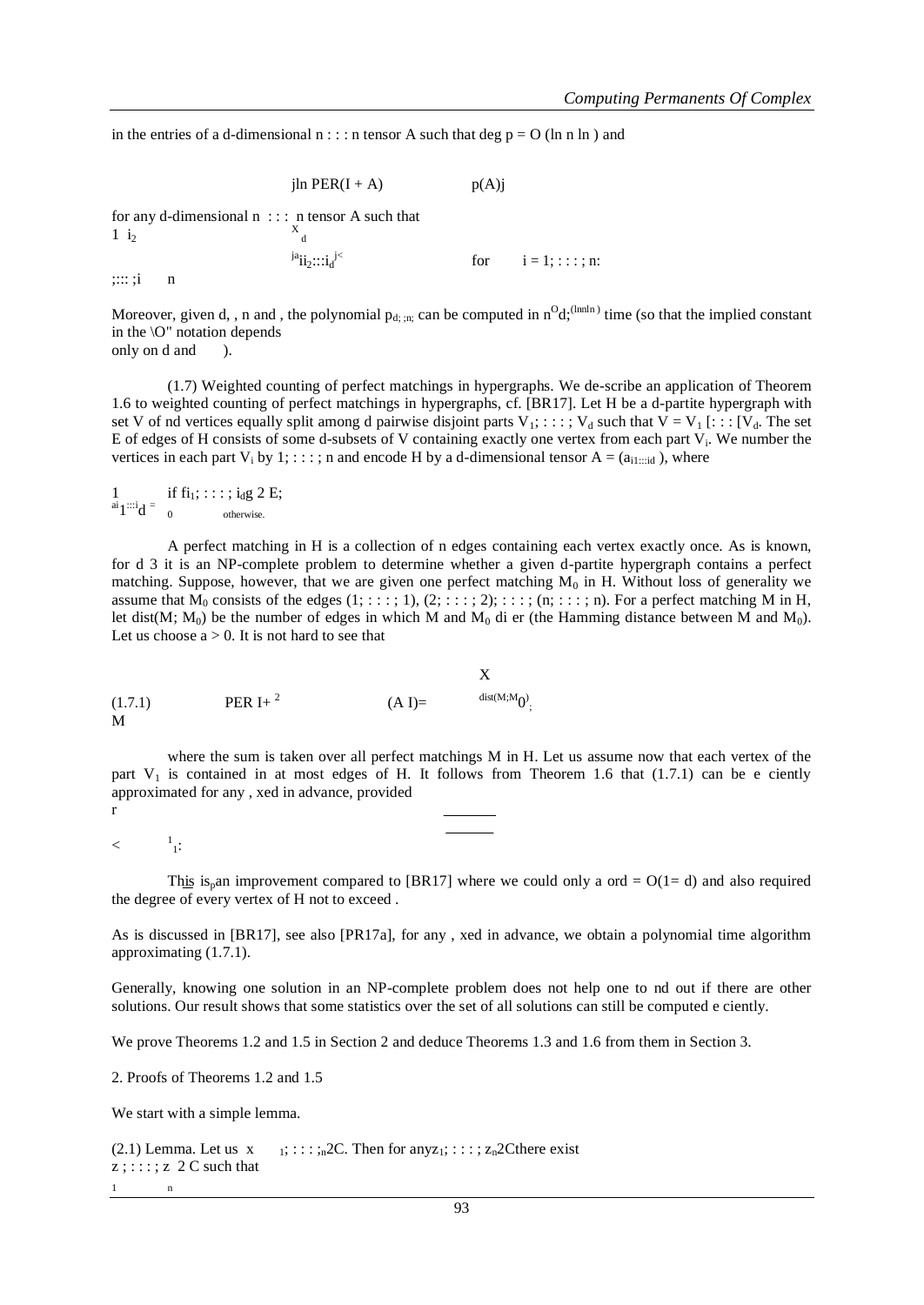| n     | n        | n       |          | n     |
|-------|----------|---------|----------|-------|
| X     | X        | X       |          | X     |
| z     | $\equiv$ | z ;     | z        | z     |
| k     | k        | $k$ $k$ | j kJJ kJ |       |
| $k=1$ | $k=1$    | $k=1$   |          | $k=1$ |

and  $z_k$  6= 0 for at most one k.

Proof. Without loss of generality, we assume that  $k_6= 0$  for  $k= 1$ ; : : : ; n. Given  $z_1$ ; : : : ;  $z_n$ , let us de ne

| $K = (x_1; \ldots; x_n) 2 C^n$ : |       |       | n $_kx_k = n$ $_kz_k$ and n $jx_kj$ n $jz_kj$ . |       |       |  |
|----------------------------------|-------|-------|-------------------------------------------------|-------|-------|--|
|                                  | $k=1$ | $k=1$ |                                                 | $k=1$ | $k=1$ |  |

Then K is a non-empty compact set and the continuous function

n X  $(x_1; \ldots; x_n)$  7!  $jx_{kj}$  $k=1$ 

attains its minimum on K at some point, say  $(y_1; \ldots; y_n)$ . We claim that all non-zero complex numbers among  $k$ y<sub>k</sub> are positive real multiples of each other.

Suppose that, say  $_1y_1$  6= 0 and  $_2y_2$  6= 0 are not positive real multiples of each other and let  $v = _1y_1 + _2y_2$ . Hence j  $_1y_1j + j_2y_2j > jvj$ . Let

$$
y_1^0 =
$$
 
$$
\frac{vj_1y_1j}{(j_1y_1j + j_2y_2j)}
$$
 and  $y_2^0 =$ 

Then  $1y_1^0 + 2y_2^0 = v = 1y_1$ vj 2y2j

 $2(j_1y_1j + j_2y_2j)$ 

 $+$  2y<sub>2</sub>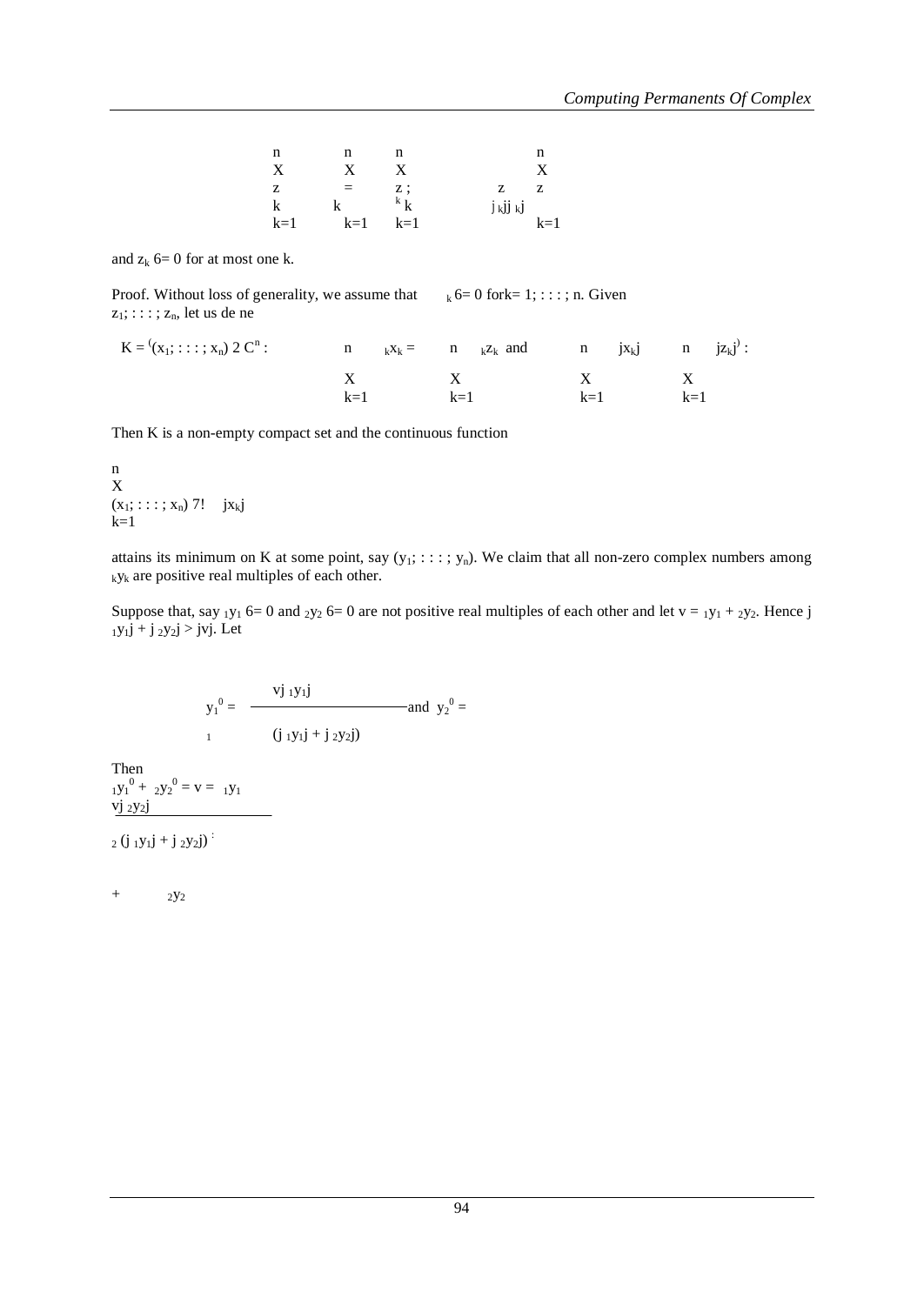and

j <sup>y</sup>0 + <sup>y</sup>0 = jvjjy1j + jvjjy2j < y 1 j + y : <sup>1</sup>j j <sup>2</sup>j j 1y1j + j 2y2j 6 j 1y1j + j 2y2j j j 2 j

Hence de ning  $y_k^0 = y_k$  for  $n > 2$ , we obtain a point  $(y_1^0; \dots; y_n^0)$  2 K with

j<br>k

$$
\begin{array}{ll}\n\text{n} & \text{n} \\
\text{X} & \text{X} \\
\text{jy}_{k}^{0}j < \text{jy}_{k}j \\
\text{k=1} & \text{k=1}\n\end{array}
$$

which is a contradiction.

the

This proves that there is a point  $(y_1; : : :; y_n)$  2 K where all non-zero complex numbers  $_k y_k$  are positive real multiples of each other, so that

$$
\begin{array}{ccc}\n\text{ky}_k & \text{with } \\
\text{ky}_k & \text{with } \\
\text{y}_k & \text{with } \\
\text{y}_k & \text{with } \\
\text{y}_k & \text{with } \\
\text{y}_k & \text{with } \\
\text{y}_k & \text{with } \\
\text{y}_k & \text{with } \\
\text{y}_k & \text{with } \\
\text{y}_k & \text{with } \\
\text{y}_k & \text{with } \\
\text{y}_k & \text{with } \\
\text{y}_k & \text{with } \\
\text{y}_k & \text{with } \\
\text{y}_k & \text{with } \\
\text{y}_k & \text{with } \\
\text{y}_k & \text{with } \\
\text{y}_k & \text{with } \\
\text{y}_k & \text{with } \\
\text{y}_k & \text{with } \\
\text{y}_k & \text{with } \\
\text{y}_k & \text{with } \\
\text{y}_k & \text{with } \\
\text{y}_k & \text{with } \\
\text{y}_k & \text{with } \\
\text{y}_k & \text{with } \\
\text{y}_k & \text{with } \\
\text{y}_k & \text{with } \\
\text{y}_k & \text{with } \\
\text{y}_k & \text{with } \\
\text{y}_k & \text{with } \\
\text{y}_k & \text{with } \\
\text{y}_k & \text{with } \\
\text{y}_k & \text{with } \\
\text{y}_k & \text{with } \\
\text{y}_k & \text{with } \\
\text{y}_k & \text{with } \\
\text{y}_k & \text{with } \\
\text{y}_k & \text{with } \\
\text{y}_k & \text{with } \\
\text{y}_k & \text{with } \\
\text{y}_k & \text{with } \\
\text{y}_k & \text{with } \\
\text{y}_k & \text{with } \\
\text{y}_k & \text{with } \\
\text{y}_k & \text{with } \\
\text{y}_k & \text{with } \\
\text{y}_k & \text{with } \\
\text{y}_k & \text{with } \\
\text{y}_k & \text{with } \\
\text{y}_k & \text{with } \\
\text{y}_k & \text{with } \\
\text{y}_k & \text{with } \\
\text{y}_k & \text{with } \\
\text{y}_k & \text{with } \\
\text{y}_k & \text{with } \\
\text{y}_k & \text{with } \\
\text{y}_k & \text{with
$$

Next, we successively reduce the number of non-zero coordinates among  $y_1$ ; : : : ;  $y_n$ , while keeping all non-zero numbers  $k_y$  positive real multiples of each other.

Suppose that there are two non-zero coordinates, say  $y_1$  and  $y_2$ . Without loss of generality, we assume that j ij j <sup>2</sup>j. Now, we let:

$$
y_1^0 = 0
$$
 and  $y_2^0 = y_2 + j_1 j j y_1 j y_2$ :  
 $\frac{j_1 j j y_2 j}{j_2 j j y_2 j}$ 

Then

$$
y^{0} + y^{0} = y^{0} = y + j_{1}j_{1}j_{1}j_{1} \t y + y ;
$$
  
j j j j j j j j j j j j j j j j j j j j j j j j j j j j j j

Moreover,

$$
y^{0} + y^{0} = y + \frac{j_{1}jjy_{1}j}{\frac{1}{2}jjy_{2}j} = y + \frac{\frac{2y_{2}}{2}}{j_{2}y_{2}j^{1}} + y = y + \frac{\frac{1}{y_{1}}}{j_{2}y_{2}j} = y + \frac{\frac{1}{y_{1}}}{j_{1}y_{1}j} - y = y + \frac{\frac{1}{y_{1}}}{j_{1}y_{1}j} = y + \frac{\frac{1}{y_{1}}}{j_{1}y_{1}j} = y + \frac{\frac{1}{y_{1}}}{j_{1}y_{1}j} = y + \frac{\frac{1}{y_{1}}}{j_{1}y_{1}j} = y + \frac{\frac{1}{y_{1}}}{j_{1}y_{1}j} = y + \frac{\frac{1}{y_{1}}}{j_{1}y_{1}j} = y + \frac{\frac{1}{y_{1}}}{j_{1}y_{1}j} = y + \frac{\frac{1}{y_{1}}}{j_{1}y_{1}j} = y + \frac{\frac{1}{y_{1}}}{j_{1}y_{1}j} = y + \frac{\frac{1}{y_{1}}}{j_{1}y_{1}j} = y + \frac{\frac{1}{y_{1}}}{j_{1}y_{1}j} = y + \frac{\frac{1}{y_{1}}}{j_{1}y_{1}j} = y + \frac{\frac{1}{y_{1}}}{j_{1}y_{1}j} = y + \frac{\frac{1}{y_{1}}}{j_{1}y_{1}j} = y + \frac{\frac{1}{y_{1}}}{j_{1}y_{1}j} = y + \frac{\frac{1}{y_{1}}}{j_{1}y_{1}j} = y + \frac{\frac{1}{y_{1}}}{j_{1}y_{1}j} = y + \frac{\frac{1}{y_{1}}}{j_{1}y_{1}j} = y + \frac{\frac{1}{y_{1}}}{j_{1}y_{1}j} = y + \frac{\frac{1}{y_{1}}}{j_{1}y_{1}j} = y + \frac{\frac{1}{y_{1}}}{j_{1}y_{1}j} = y + \frac{\frac{1}{y_{1}}}{j_{1}y_{1}j} = y + \frac{\frac{1}{y_{1}}}{j_{1}y_{1}j} = y + \frac{\frac{1}{y_{1}}}{j_{1}y_{1}j} = y + \frac{\frac{1}{y_{1}}}{j_{1}y_{1}j} = y + \frac{\frac{1}{y_{
$$

 $= 2y_2 + 1y_1$ :

Hence letting  $y_k^0 = y_k$  for  $k > 2$  we obtain a point  $(y_1^0; \dots; y_n^0)$  2 K with fewer non-zero coordinates. Moreover, all non-zero numbers  $_k y_k^0$  remain positive real multiples of each other. Repeating this process, we obtain the desired vector

 $(z$ ; :::; z ) n.

1 n 2 C

Now we are ready to prove Theorem 1.2.

(2.2) Proof of Theorem 1.2. First, we observe that without loss of generality, we may assume that A has zero diagonal. Indeed, let  $A = (a_{ij})$  be an n n complex matrix with sums of the absolute values of entries in each row less than 1. Then the diagonal entry in the i-th row of the matrix I + A is  $1 + a_{ii}$  with absolute value  $j1 + a_{ii}$ 1 j  $a_{ii}$  > 0, while the sum of the absolute values of the o-diagonal entries in the i-th row of I +A is less than 1j a<sub>ii</sub>j. Consequently, dividing the i-row of I + A by 1 + a<sub>ii</sub> for i = 1; : : : ; n, we obtain the matrix I + A<sup>0</sup> where A<sup>0</sup> satis es the conditions of the theorem and, additionally, has zero diagonal. Moreover, !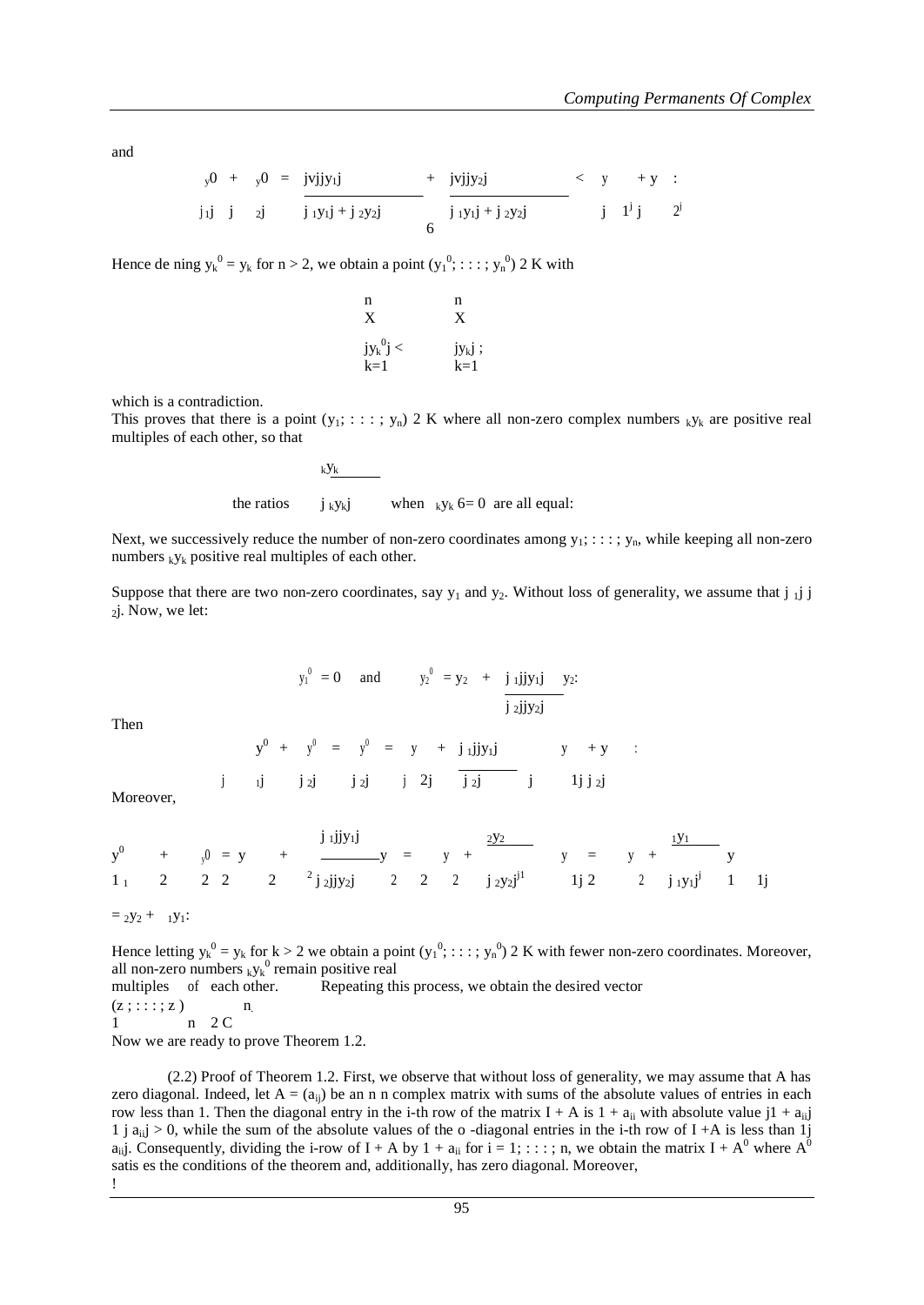n Y per(I + A) =  $(1 + a_{ii})$  per(I + A<sup>0</sup>):  $i=1$ 

Thus we assume that A has zero diagonal.

Let  $M_n$  be the set of n n complex matrices A with zero diagonal and sums of absolute values of entries in every row less than 1. We claim for every A 2  $M_n$  there exists B 2  $M_n$  such that per(I + A) = per(I + B) and B has at most one non-zero entry in every row. Given  $A = (a_{ii})$ , we construct the matrix B step by step by modifying A row by row in n steps. Let  $A_{ii}$  be the (n 1) (n 1) matrix obtained from A by crossing the i-th row and the j-th column. We have

n X per(I + A) = per  $A_{11}$  +  $a_{1i}$  per  $A_{1i}$ :

 $i=2$ 

| Applying Lemma 2.1, we nd $b_{1i}$ | for $j = 1$ ; : : : ; n such that $b_{11} = 0$ , |                       |  |  |
|------------------------------------|--------------------------------------------------|-----------------------|--|--|
| n<br>X                             | n                                                | n<br>X.               |  |  |
| $b_{1i}$ per $A_{1i} =$<br>$j=2$   | $a_{1i}$ per $A_{1i}$ ;<br>$i=2$                 | $jb_{1j}$ < 1<br>$=2$ |  |  |

and at most one of the numbers  $b_{1j}$  is non-zero. At the rst step, we de ne B by replacing  $a_{1j}$  by  $b_{1j}$  for  $j = 1; \ldots;$ n and note that  $per(I + A) = per(I + B)$ .

At the end of the (k 1)-st step, we have a matrix B 2 M<sub>n</sub> such that per(I+A) = per(I+B) and each of the rst k 1 rows of B contains at most one non-zero entry. If k n, we write

X

 $per(I + B) = per Bkk +$ 

akj per Bkj; j: j6=k

where  $B_{ki}$  is the (n 1) (n 1) matrix obtained from B by crossing out the k-th row and j-th column. Applying Lemma 2.1, we nd  $b_{ki}$  for  $j = 1$ ; : : : ; n such that  $\mathbf{b} = 0$ 

| $v_{kk} - v$ ,          |                                                                                                                    |                |  |
|-------------------------|--------------------------------------------------------------------------------------------------------------------|----------------|--|
| $b_{ki}$ per $B_{ki}$ = | $a_{ki}$ per $B_{ki}$ ;                                                                                            | $jb_{ki}j < 1$ |  |
| i: $i6=k$               | i: $i6=k$                                                                                                          | i: $i6=k$      |  |
|                         | most one of the numbers $\mathbf{b}$ is non-zero. We modify D by replacing a with $\mathbf{b}$ for $i = 1, \ldots$ |                |  |

and at most one of the numbers  $b_{kj}$  is non-zero. We modify B by replacing  $a_{kj}$  with  $b_{kj}$  for  $j = 1; \dots; n$ . We have  $per(I + A) = per(I + B).$ 

At the end of the n-th step, we obtain a matrix  $B \ 2 M_n$  containing at most one non-zero entry in each row and such that  $per(I + A) = per(I + B)$ .

We now have to prove that  $per(I + B)$  6= 0. Since every row of B contains at most one non-zero entry, the total number of non-zero entries in B is at most n. Therefore, if there is a column of B containing more than one non-zero entry, there is a column, say the k-th, lled by zeros only. Then  $per(I + B) = per(I + B^0)$ , where  $B^0$ is the matrix obtained from B by crossing out the k-th row and column. Hence without loss of generality, we may assume that every row and every column of B contains exactly one non-zero entry. Let us consider the bipartite graph on  $n + n$  vertices where the i-th vertex on one side is connected by an edge to the j-th 8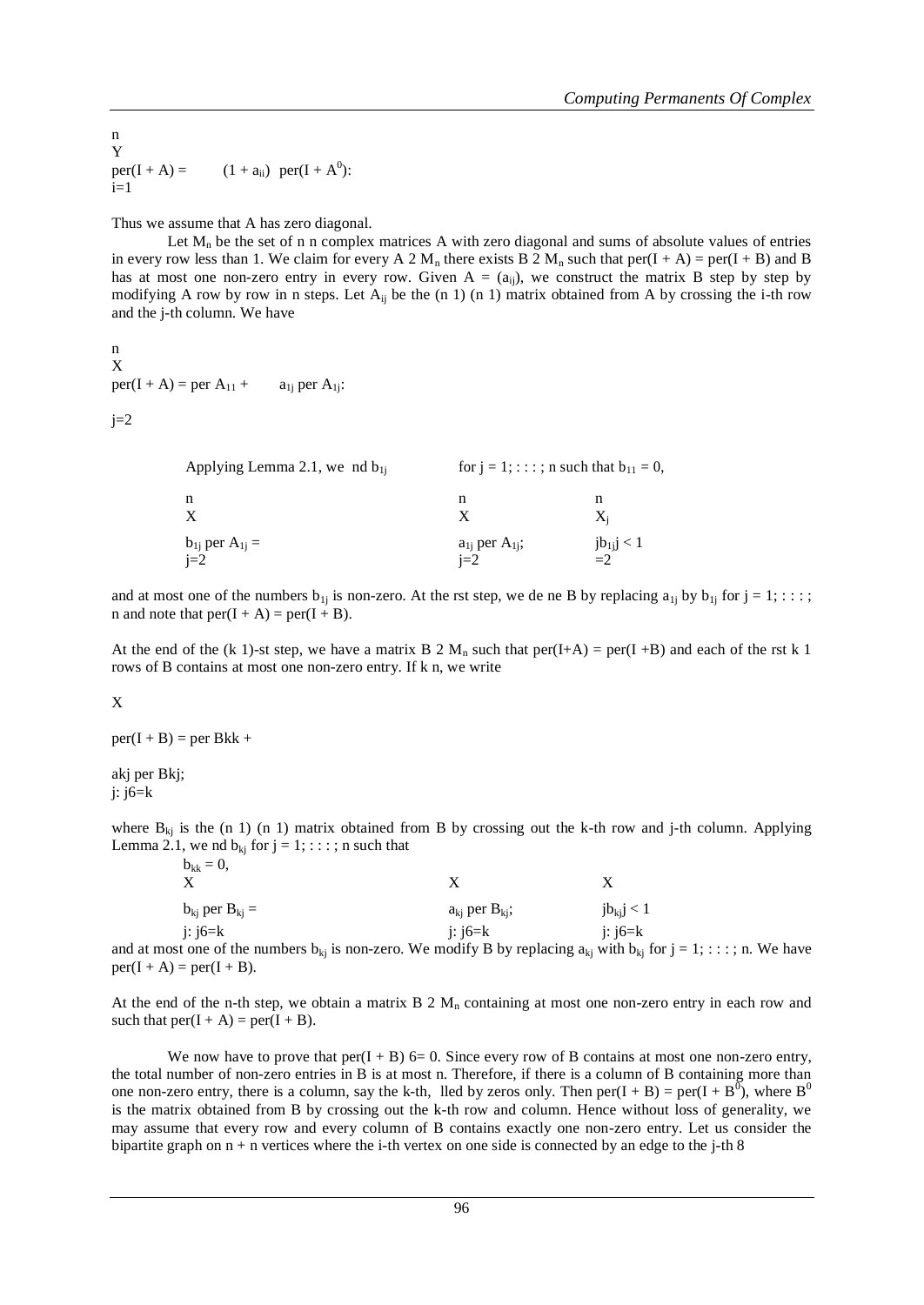vertex on the other side if and only if the  $(i; j)$ -th entry of  $I + B$  is not zero. Then the graph is a disjoint union of some even cycles  $C_1$ ; : : : ;  $C_m$ . Hence

per(I + B) = m  
\nY B f Y C  
\nB i6=j C  
\n
$$
\omega
$$
  
\n $k=1$   
\nB ii j g 2C<sub>k</sub>

where  $b_{ii}$  are the non-zero entries of B corresponding to the edges in  $C_k$ . Since  $jb_{i,j} < 1$ , we have per(I + B) 6= 0. Before we prove Theorem 1.5, we introduce a convenient de nition.

(2.3) Slice expansion of the permanent of a tensor. Let  $A = (a_{i1::id})$  be a d-dimensional  $n :: n$  tensor. Let us x 1 k d and 1 j n. We de ne the  $(k; j)$ -th slice of A as the set of  $n^{d_1}$  entries  $a_{i1}$ <sub>1</sub>;  $i$ <sub>id</sub> with  $i_k = j$ . In particular, if  $d = 2$ , so A is a matrix, the (k; j)-th slice of A is the j-th row if  $k = 1$  and the j-th column if  $k = 2$ . Theorem 1.5 asserts that PER(I + A) 6= 0, if A is a complex tensor with sums of the absolute values of the entries in the  $(1;$ j)-th slice less than

1 for  $j = 1; ...; n$ . For a given entry  $a_{i_1\ldots i_d}$ , let  $A_{i_1\ldots i_d}$  be the d-dimensional (n 1) : : : (n 1) tensor obtained from A by crossing out the d slices containing  $a_{i1::id}$ . Then, for any  $k = 1; \ldots; d$  and any  $j = 1; \ldots; n$ , we have the  $(k; j)$ -slice expansion of the permanent:

$$
\begin{array}{cccc}\n\mathbf{i}_1 & & & \mathbf{X} & \mathbf{d} \\
\mathbf{1}_{11} & & & \mathbf{1}_{12} & \cdots & \mathbf{i}_d \\
\mathbf{i}_1 & \cdots & & & \mathbf{i}_d \\
\mathbf{i}_k = \mathbf{j} & & & & \mathbf{i}_d\n\end{array}
$$
\n
$$
\begin{array}{cccc}\n\mathbf{X} & \mathbf{d} & & & \\
\mathbf{a}_1 & \cdots & & & \mathbf{i}_d & \mathbf{PERA}_{11} \cdots & \mathbf{i}_d \\
\mathbf{i}_k = \mathbf{j} & & & & \n\end{array}
$$

(2.4) Proof of Theorem 1.5. The proof closely follows that of Theorem 1.2 in Section 2.2.

Arguing as in Section 2.2, without loss of generality we assume that A has zero diagonal.

Now we prove that for every d-dimensional  $n : \cdot :$  n tensor A with zero diagonal and sums of absolute values in the  $(1; j)$ -th slice less than 1 for  $j = 1; \ldots; n$ , there exists a d-dimensional  $n : \ldots$  tensor B with zero diagonal such that  $PER(I + A) = PER(I + B)$ , all entries of B are less than 1 in the absolute value and the (1; j)-th slice of B contains at most one non-zero entry for  $j = 1; \dots; n$ .

We construct B by modifying A slice by slice starting with B = A. If the  $(1; j)$ -th slices for  $j = 1; \ldots; m 1$  are modi ed, we consider the (1; m)-slice expansion (2.3.1)

X  $PER(I+B) = PERB$  $m:::m$ <sup>+</sup>  $PERB$  $m i_2$ ::: $i_d$ <sup>:</sup>  $i_2$ :::: ; $i_d$ :  $(i_2; \ldots; i_d)6 = (m; \ldots; m)$ 

Using Lemma 2.1, we nd complex numbers  $b_{mi2::id}$  such that  $b_{mi::m} = 0$ , at most one of  $b_{mi2::id}$  is non-zero, less than 1 in the absolute value and

2  $x_d$  $\mathrm{a}_{\mathrm{m}i_2}$  ::: $i_{\mathrm{d}}$   $\mathrm{PERB}_{\mathrm{m}i_2}$ ::: $i_{\mathrm{d}}$  =  $1<sub>2</sub>$  $x_d$  $^{b}$ mi<sub>2</sub>  $PERB$  $mi_2$ ::: $i_d$ i ;::: ;i : ;::: ;i :  $(i_2; \ldots; i_d)6 = (m; \ldots; m)$  ( $i_2; \ldots; i_d)6 = (m; \ldots; m)$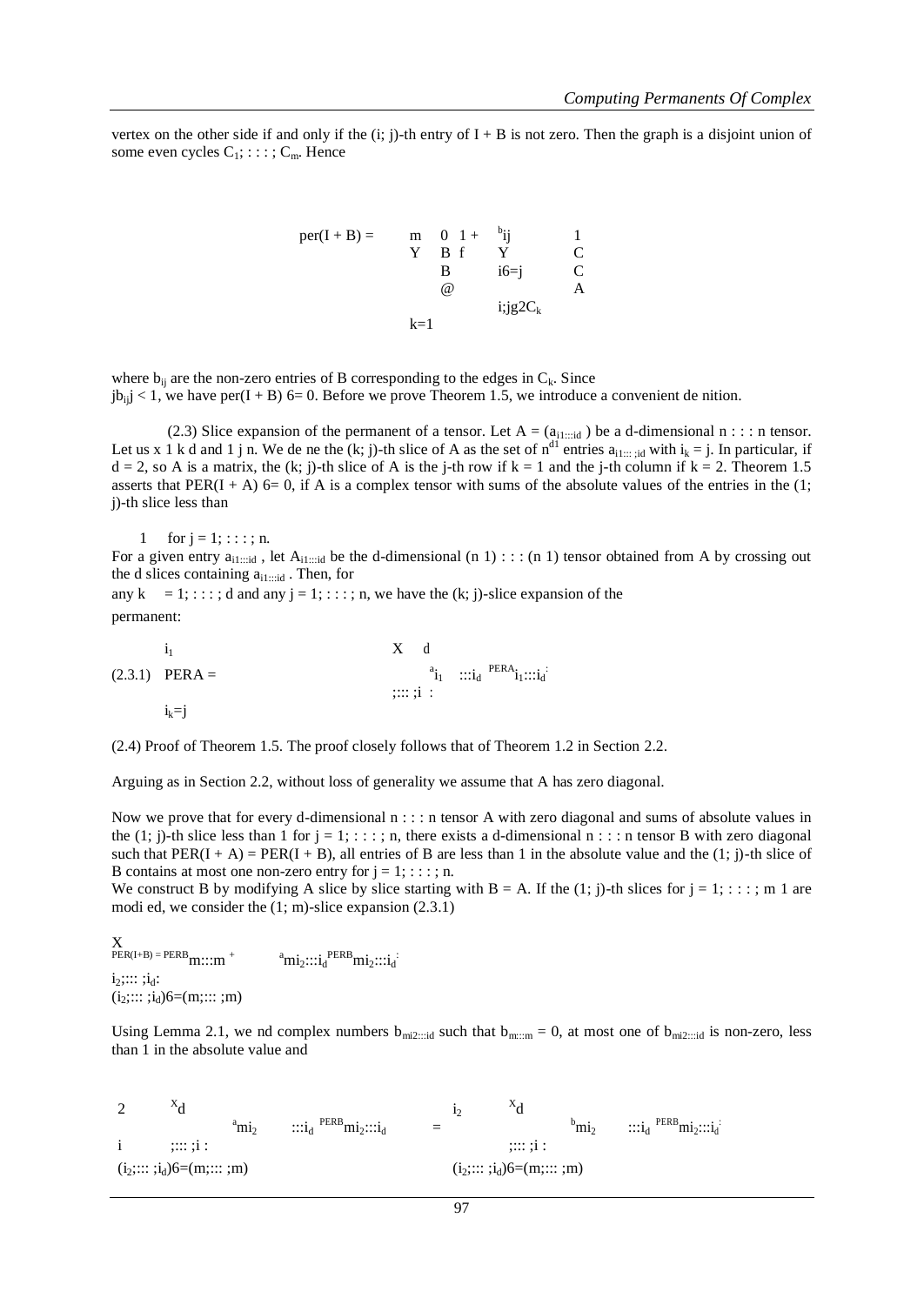We then replace the entries  $a_{mi2\cdots id}$  in the (1; m)-th slice of B by the entries  $b_{mi2\cdots id}$ . In the end we produce the desired tensor B.

Hence our goal is to prove that PER(I +B)  $6=0$  if B is a d-dimensional n : : : n tensor with zero diagonal, complex entries less than 1 in the absolute value and containing at most one non-zero entry in the  $(1;$ j)-th slice for  $j = 1$ ; ::; n. In particular, the total number of non-zero entries of B does not exceed n. It follows then that if some (k; j)-th slice of B contains more than one non-zero entry, there is a (k; m)-th slice of B lled entirely by zeros. Denoting by  $B^0$  the (n 1) : : : (n 1) tensor obtained from B by crossing out the d slices containing  $(m; \ldots; m)$ , we will have PER(I + B) = PER(I + B<sup>0</sup>). Hence without loss of generality we assume that B contains exactly one non-zero entry in each of the dn slices.

Let us consider the underlying d-partite hypergraph H encoded by  $I + B$ . We number the vertices in each of the d parts by  $1$ ; ::;; n. A set E of d vertices of

H is an edge of H if and only if it contains exactly one vertex  $i_k$  for  $k = 1$ ; ::;; d from each part and the  $(i_1;$ : : ;  $i_d$ )-th entry of I + B is non-zero. Hence each vertex is contained in exactly two edges of H. We call the edges  $e_i = (j; \dots; j)$  for  $j = 1; \dots; n$  standard (they correspond to the diagonal 1s of I + B) and the remaining n edges additional (they correspond to the non-zero entries of B). We de ne the weight of a standard edge equal to 1 and of an additional edge  $f_1$ ; : : : ;  $i_d$ g

equal to  $b_{i_1\cdots i_d}$ . We de ne the weight of a perfect matching M in H as the product of weights of the edges in M and the total weight w(H) as the sum of weights of all perfect matchings in H. Hence  $PER(I + B) = w(H)$  and our goal is to prove that  $w(H)$  6= 0.

The hypergraph H splits into the disjoint union of connected components

 $H_1$ ; : : : ;  $H_m$ , so that for any two vertices  $v^0$  and  $v^{00}$  in each  $H_k$  there is a chain of

edges  $u$ ; ::;; u s such that  $v^0$ 2 1  $u$  ,  $v^{00}$ 2 u and u s  $i \setminus$  $u =$  for  $i = 1; \ldots; s$  1 1 1 i+1 6 ;

and for any two vertices  $v^0$  and  $v^{00}$  in di erent H<sub>i</sub> and H<sub>j</sub> there is no such chain. Then  $w(H) = w(H_1) w(H_k)$  and hence it su ces to prove that  $w(H_k)$  6= 0 for k = 1; : : : ; m. Hence without loss of generality, we assume that H is connected. There is a perfect matching of weight 1 in H consisting of the standard edges  $e_1$ ; : : : ;  $e_n$ , which we call standard. Furthermore, n additional edges are necessarily pairwise disjoint (since otherwise there is a vertex that belongs to at least three edges: two additional and one standard) and also form a perfect matching, which we call additional.

We claim that any perfect matching in H is either standard or additional. Seek-ing a contradiction, suppose that there is a perfect matching consisting of some  $1 \text{ k} < n$  standard edges, say  $e_1$ ; : : ;  $e_k$  and some n k  $> 0$  additional edges

edges, say  $u_{k+1}$ ; :::;  $u_n$ . Let  $U = u_{k+1}$  [::: [  $u_n$  and let  $W = e_1$  [::: [  $e_k$ . Then

every vertex in U is contained in one standard edge among  $e_{k+1}$ ; :::;  $e_n$  and one additional edge among  $u_{k+1}$ ; ::: ;  $u_n$  and hence there cannot be an edge contain-ing a vertex of U and a vertex of W, which contradicts the assumption that H is connected.

Hence there are exactly two perfect matchings in connected H, one standard of weight 1 and one additional of weight less than 1 in the absolute value. Thus

 $w(H)$  6= 0 and the proof follows.

3. Proofs of Theorems 1.3 and 1.6

We follow the approach outlined in [Ba16b] and [Ba17].

(3.1) Proof of Theorem 1.3. Let A be an n n complex matrix satisfying the conditions of Theorem 1.3. We consider a univariate polynomial

 $g(z) = \text{per}(I + zA)$ :

Then deg g n and, by Theorem 1.2, we have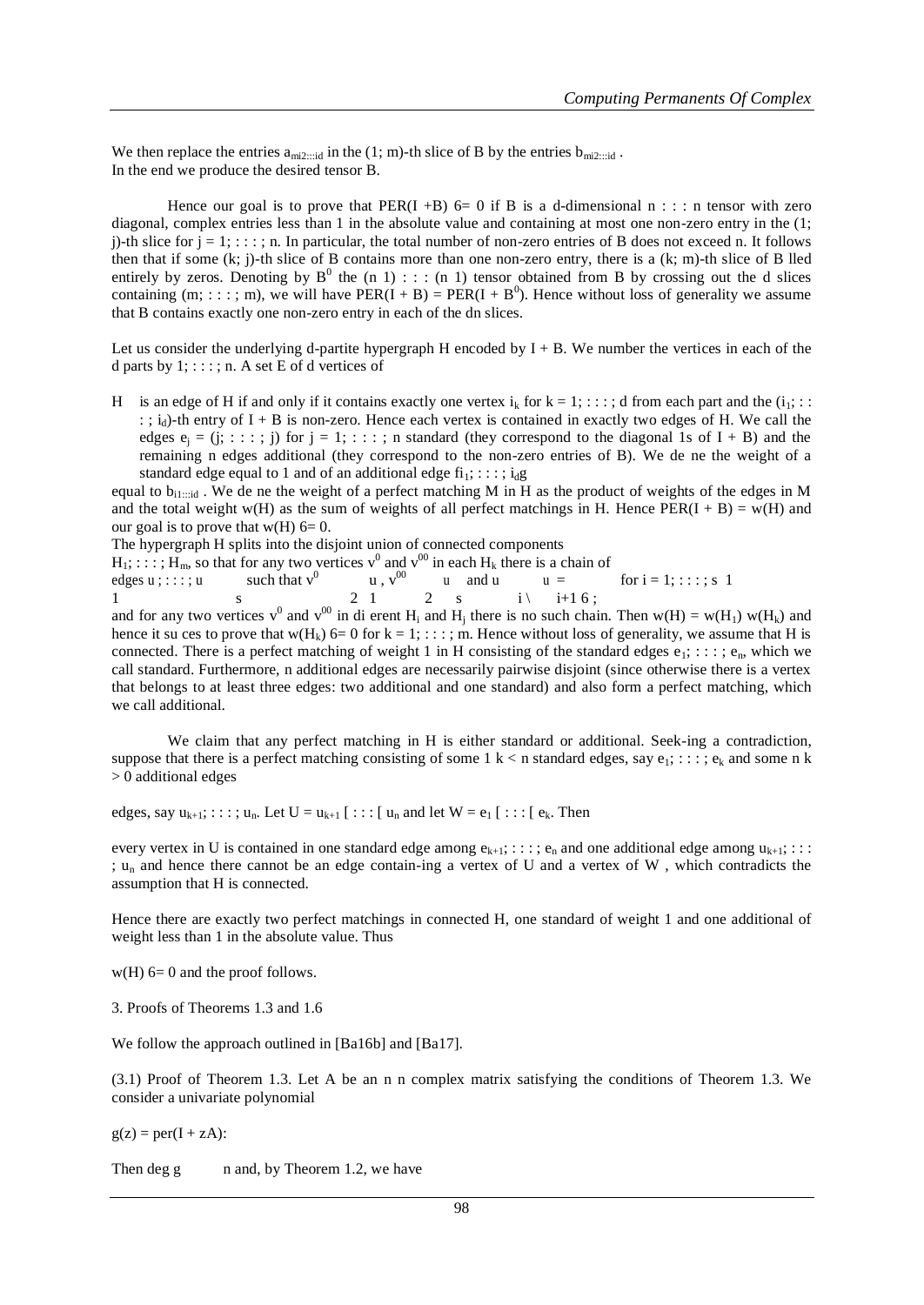$$
(3.1.1) \t\t g(z) 6=0 \t provided \t jzj <1:
$$

We choose a continuous branch of

(3.1.2) 
$$
f(z) = \ln g(z)
$$
 for  $jzj <^1$ :

Hence our goal is to approximate  $f(1) = \ln \text{per}(I + A)$  within an additive error of  $> 0$  by a polynomial  $p(A)$  in the entries of A of deg p = O (ln n ln ). We consider the Taylor polynomial  $T_m(z)$  of f computed at  $z = 0$ : m  $f(k)_{(0)}$ X

 $(3.1.3)$   $T_m(z) = f(0) +$ k : k!  $k=1$ 

Since deg g n and  $(3.1.1)$  holds, by Lemma 2.2.1 of [Ba16b] (Lemma 7.1 of [Ba17]), we have

(3.1.4) 
$$
jf(1) T_m(1)j
$$
  $\frac{n^{m+1}}{(m+1)(1)}$ .

Therefore, to approximate f(1) within an absolute error  $0 \ll 1$ , it su ces to choose m = O (ln n ln), where the implied constant in the \O" notation depends only on .

Next, as is discussed in Section 2.2.2 of [Ba16b] (Section 7.1 of [Ba17]), one can compute the values of  $f(0) =$ ln  $g(0) = 0$  and  $f^{(k)}(0)$  for  $k = 1; \dots; m$  from

the values of  $g(0) = 1$  and  $g^{(k)}(0)$  for  $k = 1; \dots; m$  in  $O(m^2)$  time, by solving a non-singular m m triangular system of linear equations

(3.1.5) 
$$
\begin{aligned}\n &\text{k} 1 \\
 &\text{j} 0\n \end{aligned}
$$
\n
$$
\begin{aligned}\n &\text{k} 1 \\
 &\text{j} 1 \text{ f}^{(k \text{ j})}(0)g^{(j)}(0) = g^{(k)}(0) \text{ for } k = 1; \text{ : : : ; m:}\n \end{aligned}
$$

X On the other hand,

 $g(z) = per(I + zA) =$  $z^{jIj}$  per  $A_I$  $1;::::;$ ;n I  $f^x$  g  $I \text{ } f^X$ 

where  $A<sub>I</sub>$  is the submatrix of A consisting of the entries with row and column indices in I, where we agree that per  $A_i = 1$ . Consequently,

| $g^{(k)}(0) = k!$      | per $A_I$ ; |
|------------------------|-------------|
| $1:::::$ ;n<br>$I f^X$ | g           |
| jIj=k                  |             |

so that  $g^{(k)}(0)$  is a homogeneous polynomial of degree k in the entries of A. It can be computed by the direct enumeration in  $n^{O(k)}$  time. It follows from (3.1.5) that  $f^k(0)$  is a polynomial of degree k in the entries of A computable in  $n^{O(k)}$  time.

Since  $m = O$  (ln nln), the proof follows by (3.1.4).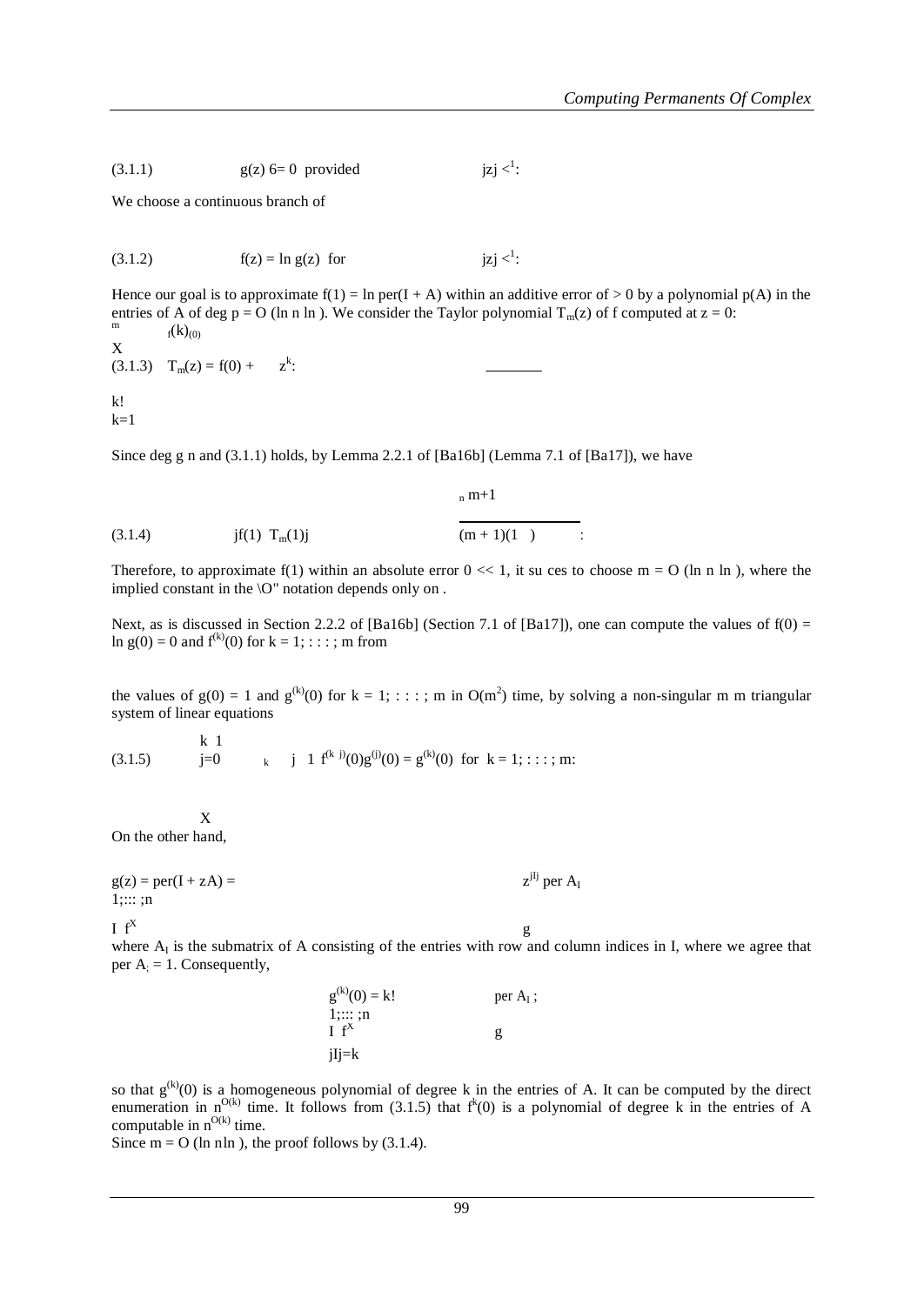(3.2) Proof of Theorem 1.6. The proof is very similar to that of Theorem 1.3 in Section 3.1. Let A be a ddimensional  $n : :$ : n complex tensor satisfying the conditions of Theorem 1.6. We consider the univariate polynomial

 $g(z) = PER(I + zA)$ :

Then deg g n and by Theorem 1.5, we have  $(3.1.1)$ . We then de ne the function  $f(z)$  by  $(3.1.2)$ , de ne the polynomial  $T_m(z)$  by (3.1.3) and conclude as in Section 3.1 that (3.1.4) holds. As in Section 3.1, to approximate f(1) by  $T_m(1)$  within an additive error  $0 \ll 1$ , it su ces to choose m = O (ln n ln).

As in Section 3.1, it remains to prove that  $g^{(k)}(0)$  is a polynomial of degree k in the entries of A. We have the expansion

 $I \text{ } f^X$ g  $PER(I + zA) =$  $j$ Ij per A<sub>i</sub>; 1;::: ;n

where  $A_I$  is the subtensor  $k = 1; \dots; d$  and where we

g

of A consisting of the entries  $a_{i1::id}$  with  $i_k$  2 I for agree that PER  $A_i = 1$ . Then X

 $(k)(0) = k!$  PER A<sub>I</sub> PER A<sub>I</sub>:

I f1;::: ;ng  $jIj=k$ 

so  $g^{(k)}(0)$  is indeed a homogeneous polynomial of degree k in the entries of A. Moreover, it can be computed by the direct enumeration in  $n^{\widetilde{O}(kd)}$  time. Since we

have  $k = O$  (ln n ln), the proof is completed as in Section 3.1.

#### **ACKNOWLEDGMENT**

The author is grateful to Alex Samorodnitsky for suggesting several improve-ments and to Piyush Srivastava for pointing out to [Br59].

#### References

- [A+17] N. Anari, L. Gurvits, S. O. Gharan and A. Saberi, Simply exponential approximation of the permanent of positive semide nite matrices, preprint arXiv:1704.03486 (2017).
- [Ba16a] A. Barvinok, Computing the permanent of (some) complex matrices, Foundations of Computational Mathematics 16 (2016), no. 2, 329{342.
- [Ba16b] A. Barvinok, Combinatorics and Complexity of Partition Functions, Algorithms and Combinatorics, 30, Springer, Cham, 2016.
- [Ba17] A. Barvinok, Approximating permanents and hafnians, Discrete Analysis (2017), Paper No. 2, 34 pp.
- [BR17] A. Barvinok and G. Regts, Weighted counting of integer points in a subspace, preprint arXiv:1706.05423 (2017).
- [Br59] J.L. Brenner, Relations among the minors of a matrix with dominant principle diagonal, Duke Mathematical Journal 26 (1959), 563{567.
- [EM17] L. Eldar and S. Mehraban, Approximating the permanent of a random matrix with vanishing mean, preprint arXiv:1711.09457 (2017).
- [GS14] L. Gurvits and A. Samorodnitsky, Bounds on the permanent and some applications, 55th Annual IEEE Symposium on Foundations of Computer Science { FOCS 2014, IEEE Computer Soc., Los Alamitos, CA, 2014, pp. 90{99.
- [J+04] M. Jerrum, A. Sinclair and E. Vigoda, A polynomial-time approximation algorithm for the permanent of a matrix with nonnegative entries, Journal of the ACM 51 (2004),